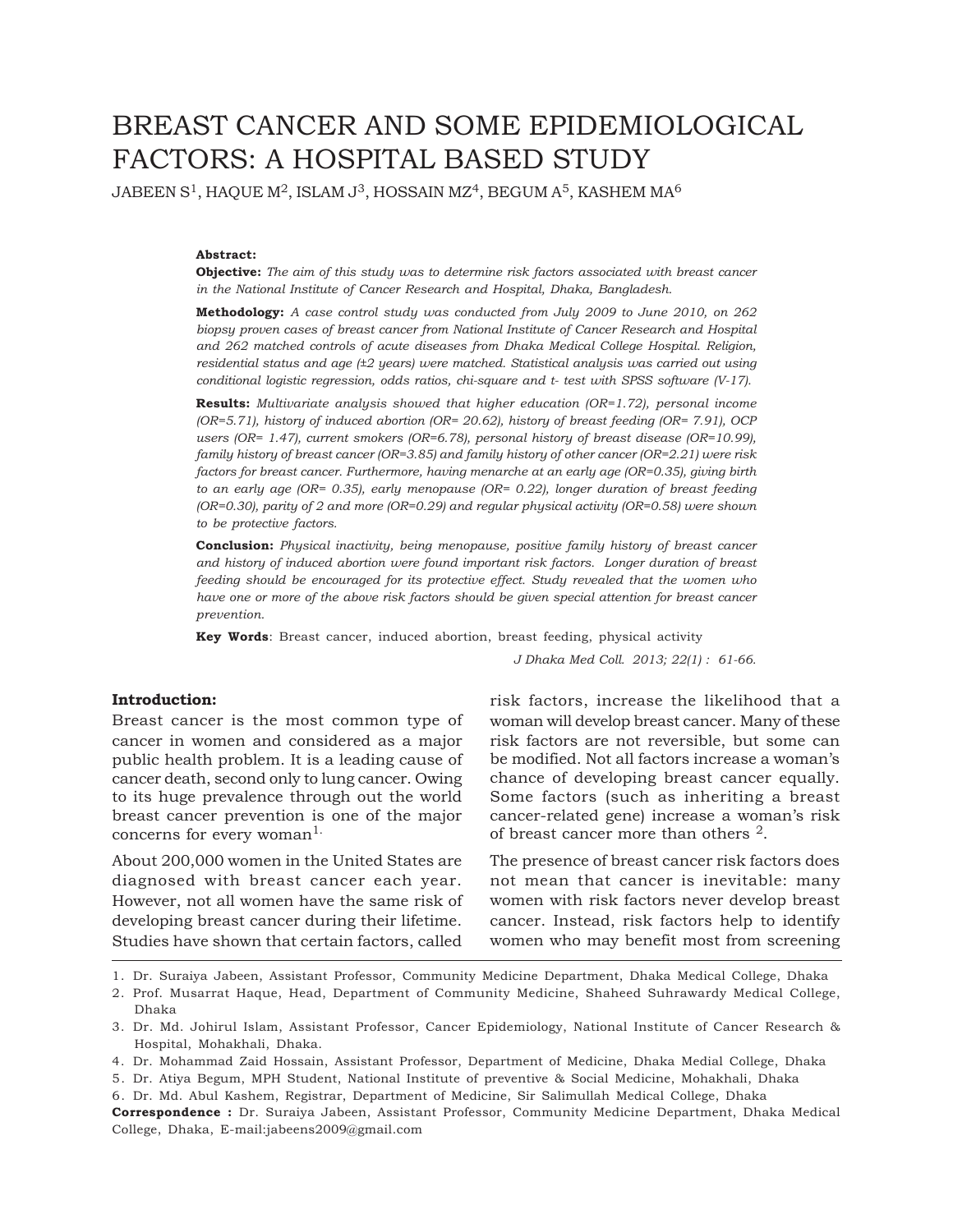or other preventive measures. Individual women should work with their clinicians to determine their own personal risk of breast cancer, based upon their own circumstances. The average woman has about a 10 to 15 percent chance of developing breast cancer if she lives into her 90s. On the other hand, the risk of developing breast cancer in a woman with a strong family history of the disease who has inherited one of the genes that predispose her to breast cancer is over 50 percent 3.

In 1980, breast cancer represented 18% of all cancers in women throughout the world. The worldwide incidence of breast cancer is increasing by 1.5% per annum and is influenced by geographical factors and by age. In France, this disease represents 19% of cancer deaths in women and is the commonest cause of cancer death in women. Several risk factors have been suspected, but many points remain obscure. The age of the menarche, the age of menopause, parity, age of the first pregnancy, family history of breast cancer influence the incidence of breast cancer. The use of oral contraceptives and hormone replacement therapy for menopause do not appear to affect the development of malignant breast disease, except, perhaps, in certain subgroups of patients, but this remains to be confirmed. The risk is increased by a fatty diet and by excessive alcohol consumption 1.

# **Materials and Methods:**

This case- control study was conducted on females, aged 20 years and above. Data was collected from incident (with in 6 months of diagnosis) breast cancer cases, confirmed histopathologically, cytopathologically, radiologically or by the oncologists, from National Institute of Cancer Research and Hospital (NICRH). Matched controls were collected from Dhaka Medical College (DMCH), after fulfilling inclusion and exclusion criteria and giving informed consent during the study period.

The required sample size of this case-control study was calculated by estimating an odds ratio with specified relative precision, from WHO's sample size determination in health studies manual <sup>4</sup>. Calculated sample size was

434 in each group. For convenience, we recalculated the sample size and limited it to 262 respondents in each group. Here, purposive sampling technique was followed.

An interview schedule with semi-structured questionnaire was used for data collection. No sensitive or privacy invasive questions were asked. Statistical analysis was carried out using conditional logistic regression, odds ratios, chi-square and t- test with SPSS software (V-17).

## **Results:**

This case-control study was conducted among 524 respondents, with equal number of cases and controls, majorities (71%) were from Dhaka division. About 66% of the respondents were from rural and 34% from urban areas. Among them 71% breast cancer cases were from urban and 58% from rural population. The mean age of the cases was 43.55(SD± 9.63) years. Majorities (28%) of the respondents were in 41- 45 years age group (Fig: 1).



**Fig.-1:** *Histogram showing age group distribution of the respondents*



**Fig.-2:** *Multiple bar diagram showing respondents' educational level*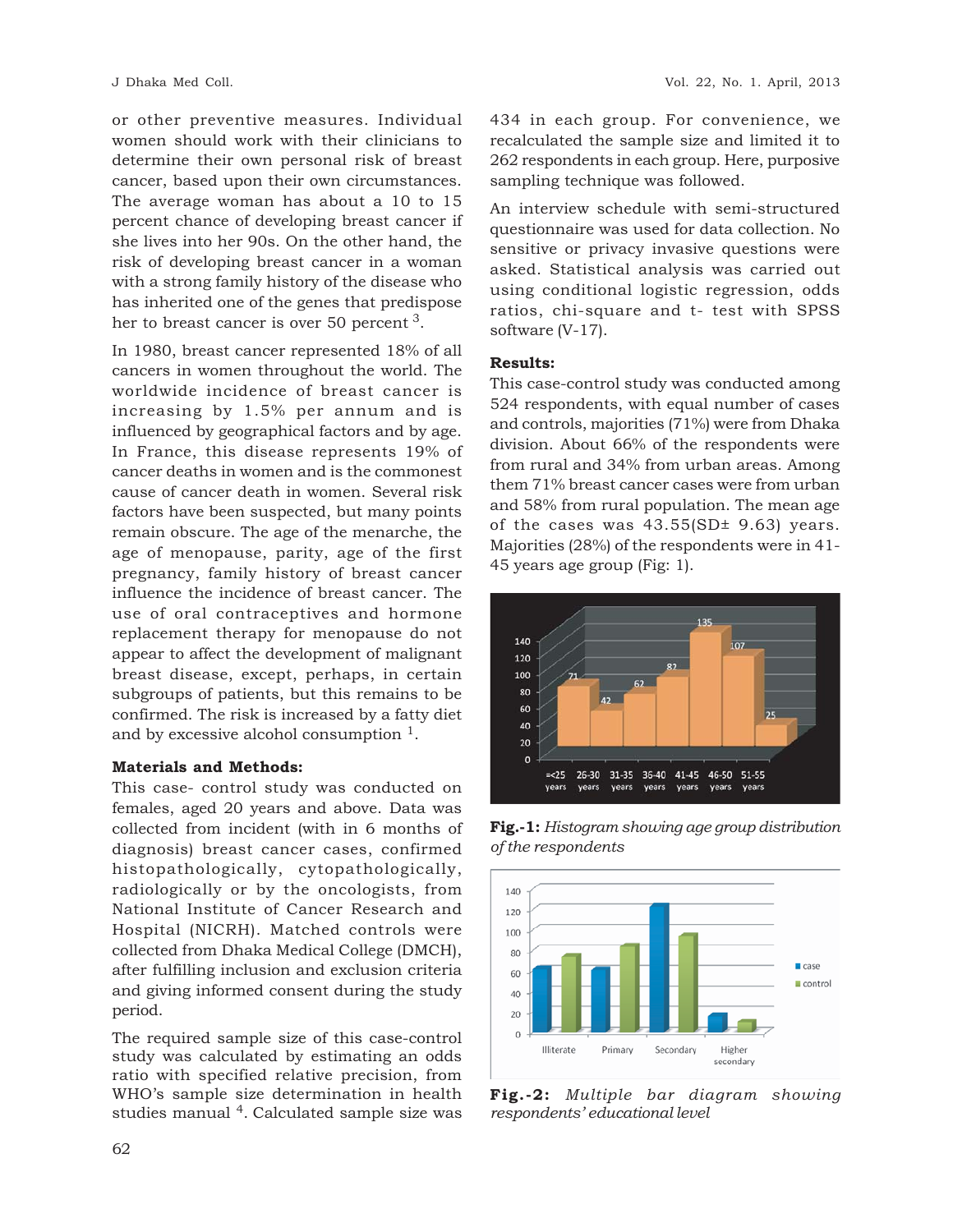Fifty four percent of the respondents were educated from primary and below level and rest 46% were from secondary and above level (Fig: 2). Among the primary and below level, majority belonged to control group and from secondary and above level majority were from breast cancer cases.

About 97% respondents were currently married and rests were widow. The entire widow's were from breast cancer group. Respondents' occupational status showed that, 79% were housewife among them majority was from control group, 11% were service holder, 8% garments worker and rest 2% had different types of businesses.

Seventy nine percent had no personal income, among them most were from control group. About 21% respondents had income, among them majority were from breast cancer group.

Respondents mean age at menarche was 11.73 (SD± 1.33) years for breast cancer cases and 11.47(SD± .71) years for controls, majority (54%) had menarche at eleven or below age. A highly significant (p <0.001) association was seen between breast cancer and their age at menarche. Odds ratio (OR=0.35) showed that those who had history of menarche at  $\leq 11$  years were 0.35 times less at risk of developing breast cancer than those who had menarche after >11 years.

Respondents mean age of giving first birth was 19.41 (SD± 2.40) years for breast cancer cases and 16.37 (SD± 1.16) years for controls. About 90% had their first child at or below 21 years, among them majority were from control group and rest 10 % had their first baby above 21 years were all most all were from breast cancer group. A highly significant ( $\chi^2$  =65.44; df= 8; p <0.001) association was seen. Odds ratio (OR=0.35) showed that those who gave birth at  $\leq 21$  years were 0.35 times less at risk of developing breast cancer than those who gave birth of their first child >21 years (Table-I).

In our study, 28% respondents were either nulliparous or primipara, among them majority were from breast cancer group. Among the 72%

| Age at first child |      | Status of the respondents |         | Total         |     |       |
|--------------------|------|---------------------------|---------|---------------|-----|-------|
| (in completed)     | case |                           | control |               |     |       |
| years)             | N    | $\%$                      | N       | $\frac{0}{0}$ | N   | $\%$  |
| $\leq$ 21 years    | 213  | 81.3                      | 260     | 99.2          | 473 | 90.1  |
| $>21$ years        | 49   | 18.7                      |         | 0.8           | 51  | 9.9   |
| Total              | 262  | 100.0                     | 262     | 100.0         | 524 | 100.0 |

**Table-I** *Distribution of respondents by age at birth of their first child*

multi and grand multipara group majority were from control group. A highly significant (p= <0.001) association was found.

Regarding history of induced abortion, 57.4 % had positive history, majority of them were from cases. About 43% had no history of induced abortion and majority was from control group (OR=20.62) (Fig-.3).

Mean duration of breast feeding was 2.08 (SD± .19) years for breast cancer cases and 2.53 (SD± .63) years for controls. A highly significant (χ2 =227.971; df= 4; p= <0.001, OR=7.91) association was found.



**Fig-.3** *Multiple bar diagram showing respondents' record on induced abortion*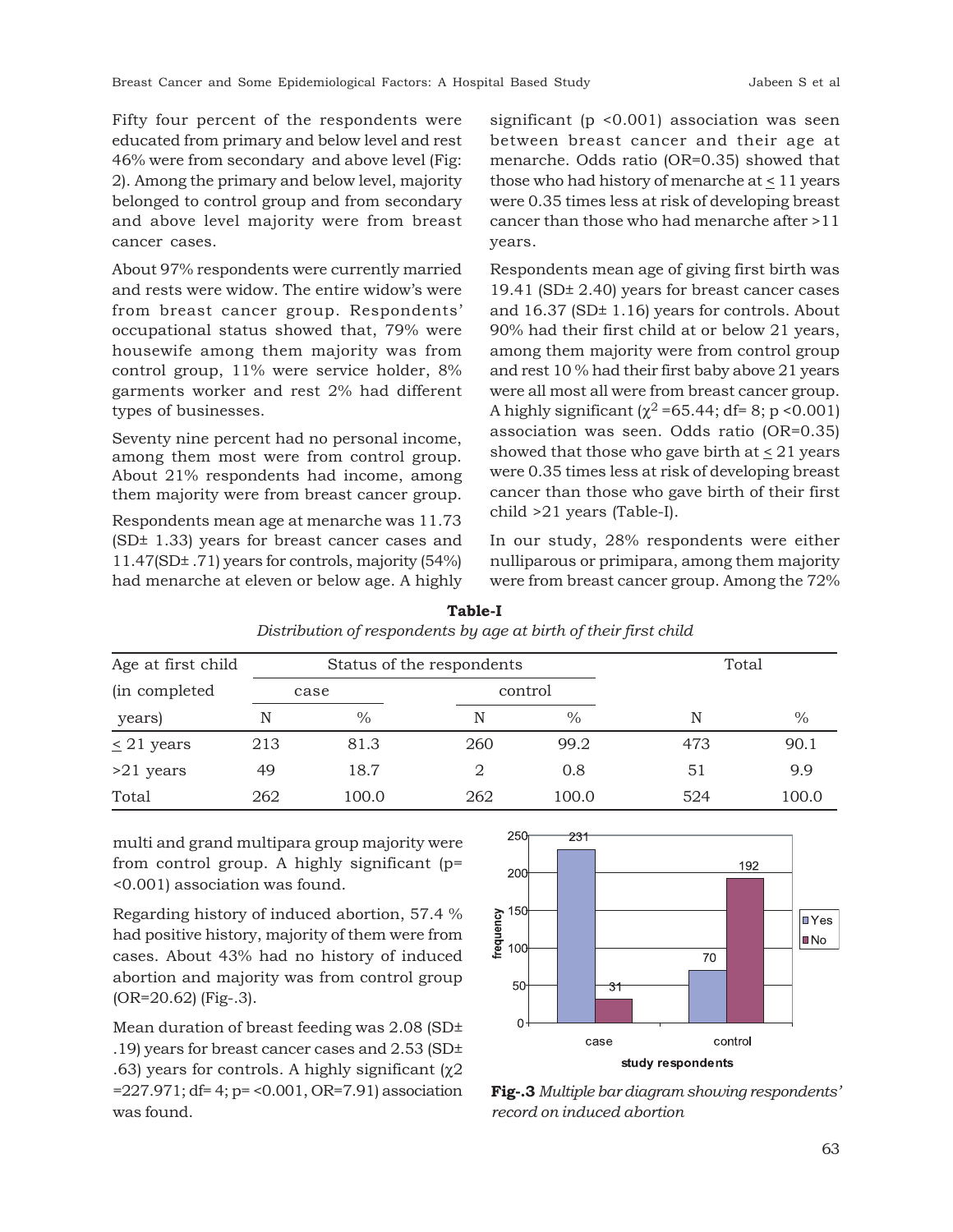| Variables                                    | t        | df     | P value | Significance |
|----------------------------------------------|----------|--------|---------|--------------|
| Age of the respondents at menarche           | 2.82     | 400.00 | .005    | S            |
| Monthly family income                        | 8.51     | 381.73 | .000    | <b>HS</b>    |
| Family member of the respondents             | $-.41$   | 447.55 | .686    | <b>NS</b>    |
| Number of live children born                 | $-4.37$  | 463.72 | .000    | <b>HS</b>    |
| Duration of using OCP                        | $-2.74$  | 253.00 | .007    | S            |
| Height of the respondents in meters          | 4.69     | 522.00 | .000    | <b>HS</b>    |
| Waist circumference of the respondents in cm | $-1.69$  | 291.06 | .092    | <b>NS</b>    |
| Hip circumference of the respondents in cm   | 10.22    | 291.76 | .000    | <b>HS</b>    |
| BMI of the respondents                       | 6.00     | 283.54 | .000    | <b>HS</b>    |
| Waist Hip Ration                             | $-21.82$ | 279.93 | .000    | <b>HS</b>    |

**Table-II** *Summary table showing independent sample t test results*

\* S= Significant, HS= Highly significant, NS= Not significant

About 49% respondents used oral contraceptive pills, among them majority were from breast cancer group (OR=1.47). About 42% respondents used OCP for more than five years and majority was from breast cancer group. A highly significant ( $\chi^2$  =92.080; df= 7; p= <0.001) association was found (Table-II).

Among the respondents 53% had menopause, majority were from control group (OR=0.22). Respondents' tobacco smoking habit shows that majority (97%) was non smoker (OR=6.78). About 36% respondents had regular physical activity, among them majority was from control group (OR=0.58).

About 14 % respondents had personal history of breast disease and majority was from breast cancer group (OR=10. 91) and eight controls had benign type of disease. About 20% respondents had family history of breast disease and majority was from breast cancer group (OR=3.85). About 30 % respondents had family history of other cancer among them majority was from breast cancer group (OR=2.21). About 3 % respondents had BMI  $\geq$  25, among them all were from breast cancer group (Table-II).

# **Discussion:**

This case-control study was conducted among five hundred and twenty four (524) respondents of both groups, aged 20 years and above from two selected hospitals of Dhaka city.

The mean age of the cases was 43.55(SD± 9.63) years. Greater part (28%) of the respondents was in 41-45 years group. This result does not accord with Olov H  $A<sup>5</sup>$  study, where majority (85%) of breast cancer cases was above 50 years of age. The reason may be due to absent of birth registry in our country. Regarding marital status, 97% respondents were currently married. The entire widow's were from breast cancer group. Marital status is one of the important risk factors for developing breast cancer. In a case-control study done in Iran showed that never married women were at higher risk for breast cancer. <sup>6</sup> In most studies single and nulliparous women were found to have increased risk for breast cancer as compared with parous women of the same age.<sup>7</sup> However, in the Iranian study no association with parity emerged when multivariate analysis was performed. Evidence suggests that there is an interaction between marital status and parity, 8 supporting a dual effect of parity on breast cancer risk with pregnancy. In addition, studies have reported that nulliparity reduces risk for breast cancer at younger age and elevates risk in the elderly. 9, 10

About 79% respondents were housewife, among them majority was from control group and rest 11% were service holder. A significantly increased risk of breast cancer was observed for teachers and librarians. The observed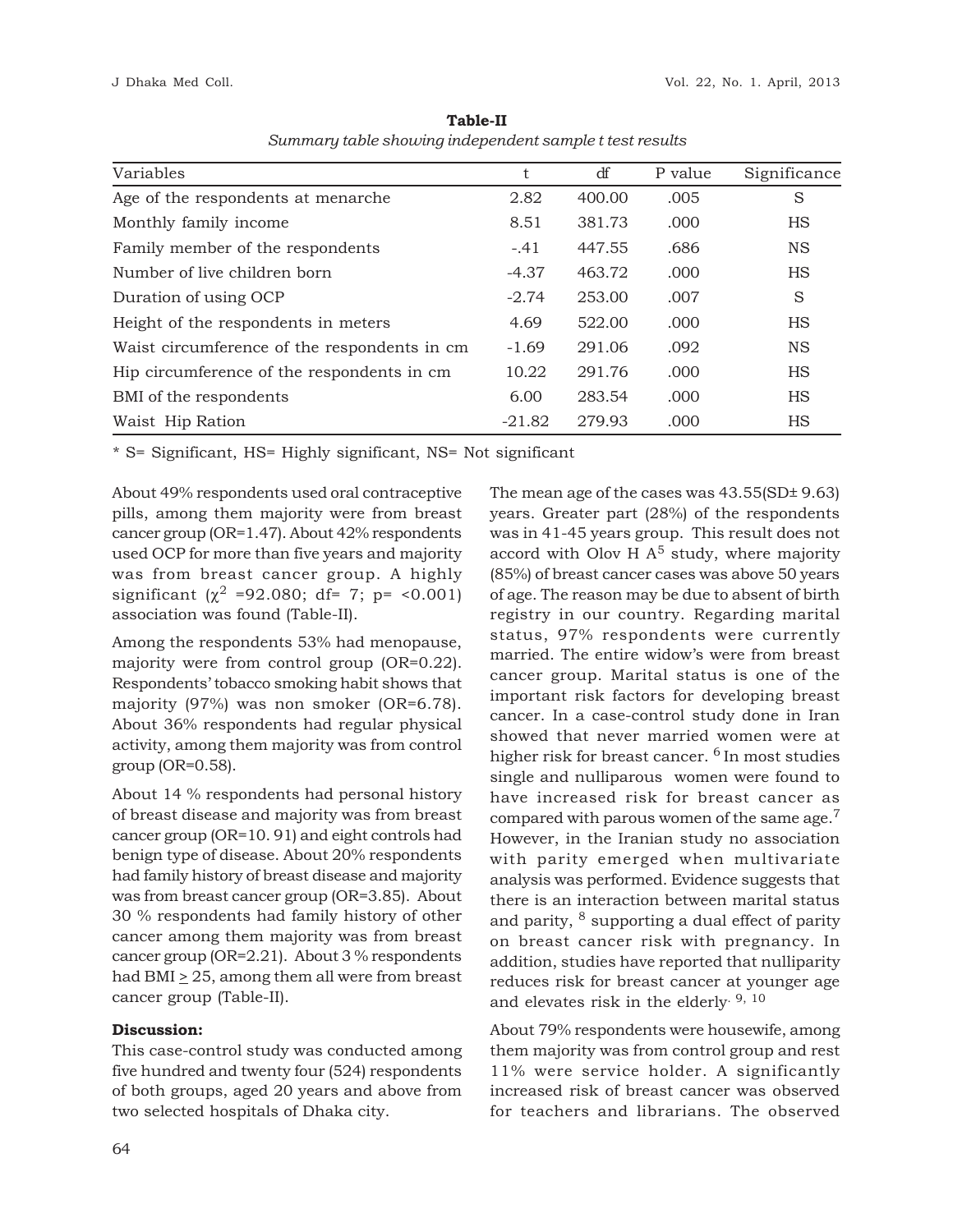increase in breast-cancer risk among teachers and librarians is consistent with earlier studies. Considering that teachers and librarians represent one of the largest single occupational groups among employed US women, further investigation of this association is wanted.  $^{11}$ 

In a study to determine occupation-specific risks of breast cancer among Swedish women employed in 1970. Excess risks were found for pharmacists, teachers of theoretical subjects, schoolmasters, systems analysts and programmers, telephone operators, telegraph and radio operators, metal platters and coaters, and hairdressers and beauticians, as well as for women working as physicians, religious workers, social workers, bankers, cost accountants, and telephone operators. While the high risks observed among professional, administrative, and clerical workers might be related to lower birth rates and increased case detection, excess risks found for telephone workers and for hairdressers and beauticians deserve further attention. <sup>12</sup>

Several other factors are linked to breast cancer risk for reasons that are unknown. Women of high socioeconomic status are more likely than women of low socioeconomic status to develop breast cancer, and women who live in urban settings are more likely than women who live in rural settings to develop breast cancer. 11, 12

Respondents age at menarche shows that mean age was 11.73 (SD± 1.33) years for breast cancer cases and 11.47(SD± .71) years for controls. Majority (54%) had menarche at eleven or below age. This result does not accord with the study<sup>13</sup>, where they found estrogen exposure is increased if a woman began menstruating at or before 11 years of age, or if she experiences menopause at age 55 years or older.

Respondents' mean age for giving birth of the first child was 19.41 (SD± 2.40) years for the cases and 16.37 (SD± 1.16) years for the controls. Majority (68%) had their first child at or below 18 years, among them majority were from control group. About 32% had their first

baby above 18 years and all were from breast cancer group. Respondents' mean parity was 3.26 (SD±1.75) for breast cancer cases and 3.83 (SD± 1.20) for controls. About 28% respondents was either nulliparous or primipara, among them majority were from breast cancer group. Among the 72% multi and grand multipara group majority were from control group. This result accords with the Kamal et. al., <sup>13</sup> studies, where they found women who have never given birth was more likely to develop breast cancer after menopause than women who have given multiple births. The timing of first pregnancy also appears to play a role; women who have their first full-term pregnancy at the age of 30 years or older have an increased risk of breast cancer as compared to women who give birth before age 30.There are lot of studies to prove the hypothesis that breast- feeding affords some protection against the disease. The majority of these studies were performed in welldeveloped countries where breast cancer risk is high and duration of breast feeding is not prolonged. 13

Regarding history of induced abortion, 57 % had positive history, majority of them were cases. Mean duration of breast feeding was 2.08 (SD± .19) years for breast cancer cases and 2.52 (SD± .63) years for controls. Respondents by history of using oral contraceptive pills show that 49% uses OCP, among them majority were from breast cancer group, this result accords with Kamal et al., study.  $13$ 

Mean duration of oral contraceptive pill user for breast cancer cases 6.53 (SD±2.94) years and for controls 5.48 (SD± 3.16) years. Majority (58%) of the respondents used pills for five or less years, among them most were from control group. About 42% respondents used OCP for more than five years and majority was from breast cancer group. Respondents by history of using injectable contraceptives show that 28% used injectable contraceptives, among them majority was from control group. Respondents by history of menopause shows that 53% had menopause, among them majority were from control group.

Majorities (97%) of the respondents were non smoker and only 3% was smoker. All the